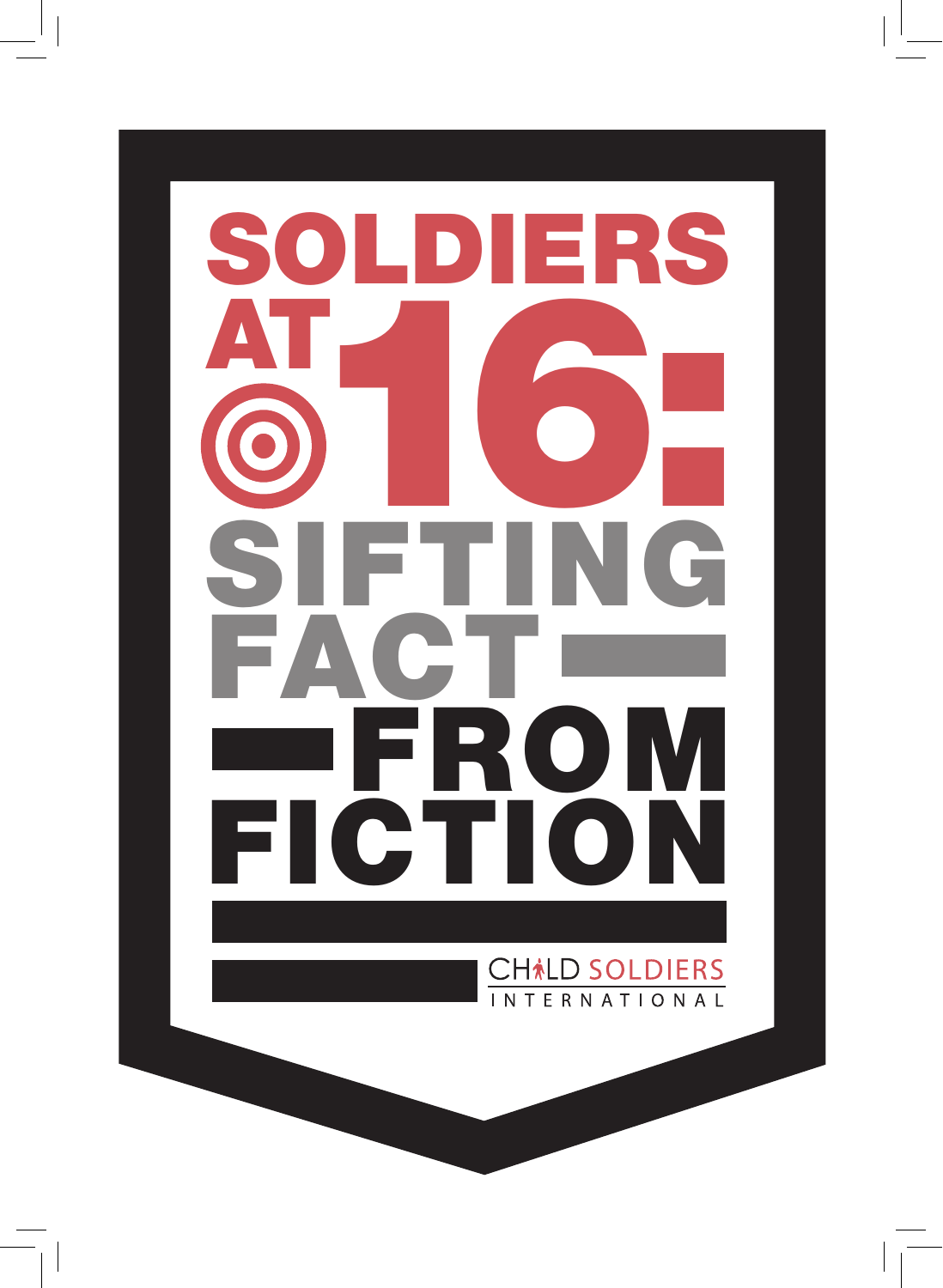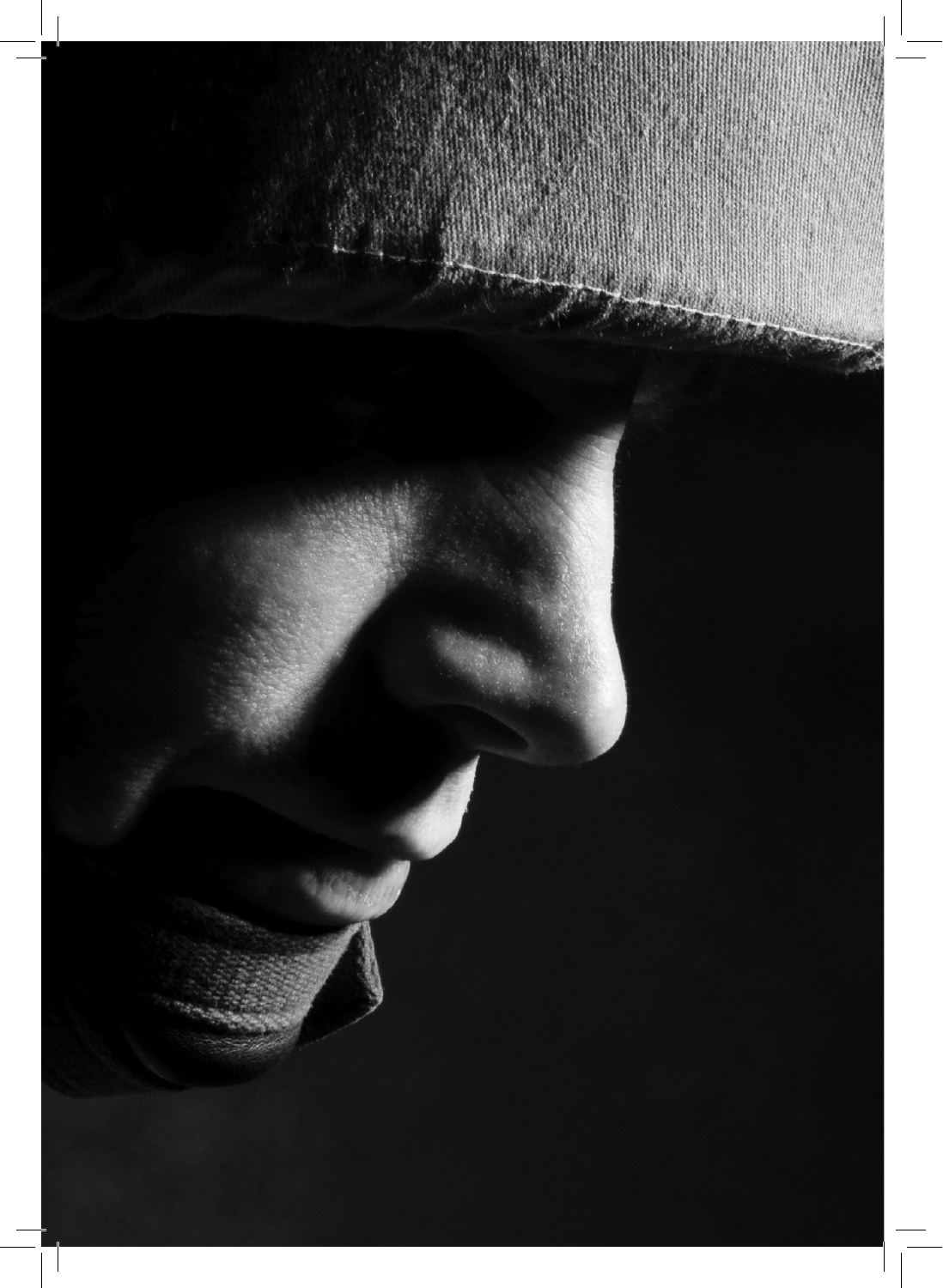# SOLDIERS AT 16: SIFTING FACT FROM FICTION

'The fact that the British armed forces continue to recruit from the age of 16 sets a poor example internationally and impedes global efforts to end the use of child soldiers. The Army surely does not need to make youngsters sign up formally at such a young age – there have to be other, better ways to meet our requirements whilst respecting our human rights obligations.'4

Major General (retd) Tim Cross CBE

Fewer than 20 countries worldwide still allow their armed forces to recruit young people from age 16. The UK is among them; it is the only major military power and the only European state to recruit from such a young age.<sup>1</sup>

Across British society – from children's organisations to veterans to parliamentary committees – this policy is now being challenged. Most of the public agree that change is due – only one in seven thinks that 16 is an acceptable age to train as a soldier.<sup>2</sup>

Despite this widespread unease, a number of common misconceptions still lead many 16 and 17 year olds to leave their education early and enlist. Here, we examine these 'myths' in light of the evidence available.<sup>3</sup>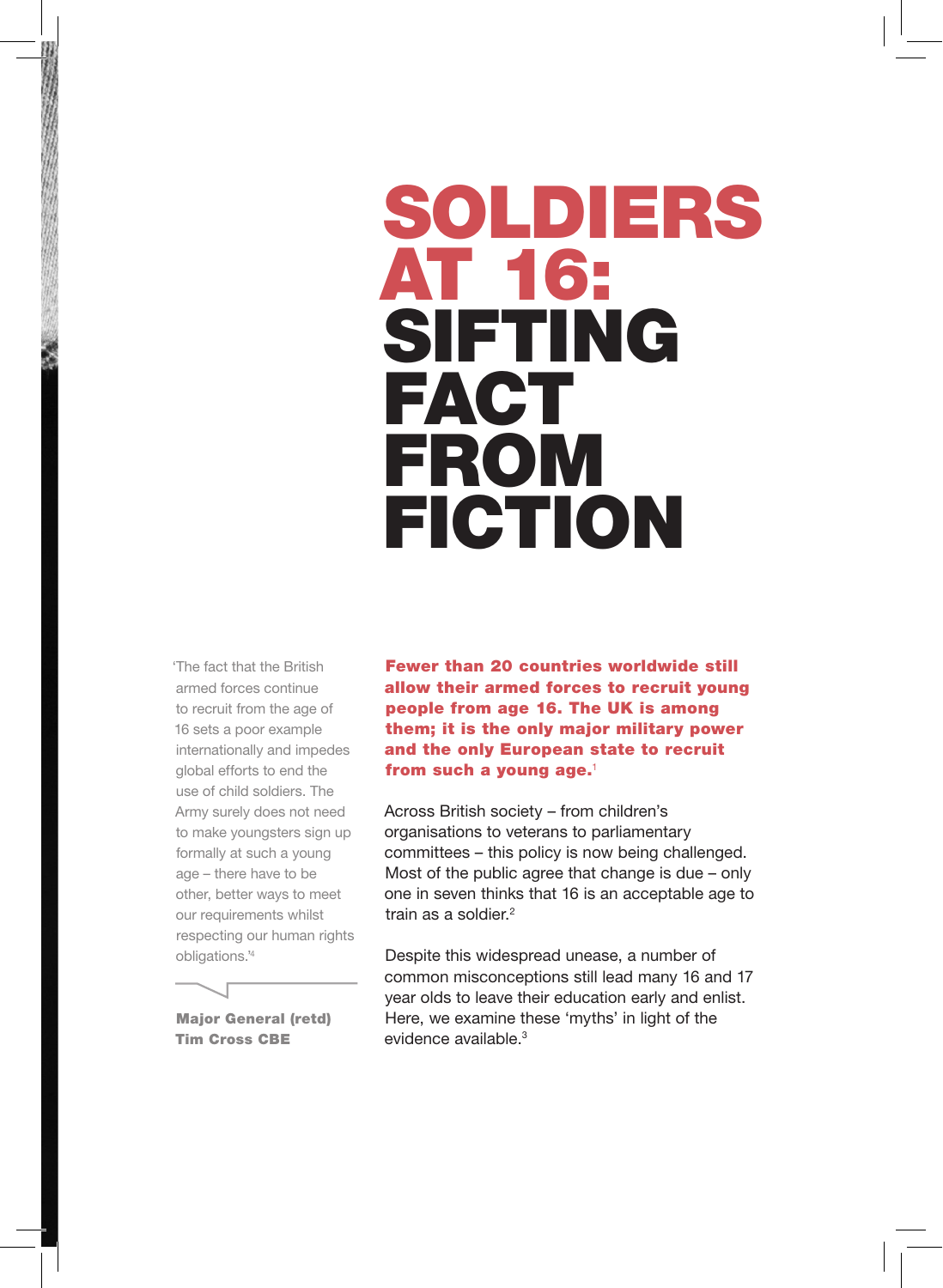## **1. Property 1.5 The STAND STAND STANDARY STAND STAND STAND STAND STAND STAND STAND STAND STAND STAND STAND STAND STAND STAND STAND STAND STAND STAND STAND STAND STAND STAND STAND STAND STAND STAND STAND STAND STAND STAND** give young people great education and training?'

*The army is exempt from the law that requires all young people aged 16 and 17 to participate in a minimum amount of education each year.5 This means that the army's standards of education participation are lower than those that apply to young civilians.*

Employers regard good GCSE passes as a gold standard of basic education – the Department for Education says that these qualifications are 'critical' for all young people, whatever their background.<sup>6</sup>

The army's youngest recruits are sent to the Army Foundation College in Harrogate. It is an army training camp, not a college. GCSEs are not offered. Instead, recruits are enrolled in lowgrade, poorly recognised courses in just three subjects: English, maths and ICT.<sup>7</sup> Most recruits are also enrolled onto an apprenticeship in 'Public Services'. Despite its name, the apprenticeship consists of basic infantry training and is not designed for use outside the army.<sup>8</sup>

Soldiers in technical arms, such as the Engineers, might learn a trade. However, most of the army's youngest recruits – the 16 year olds – join combat roles, especially the infantry,<sup>9</sup> where the training has little value beyond the army.

'I was recently on the Permanent Staff at the Army Foundation College in Harrogate for two years and I would say that it is a college only in name. It is a military training establishment that turns young people into soldiers – that's the top and bottom of it – with just a bit of extra education. It is nothing at all like Welbeck Defence Sixth Form College, which really is a college. Many Junior Soldiers at Harrogate come from backgrounds and environments that make them vulnerable to all sorts of problems, and they often get injured because they are driven too hard.'

Former staff member, Army Foundation College (Harrogate)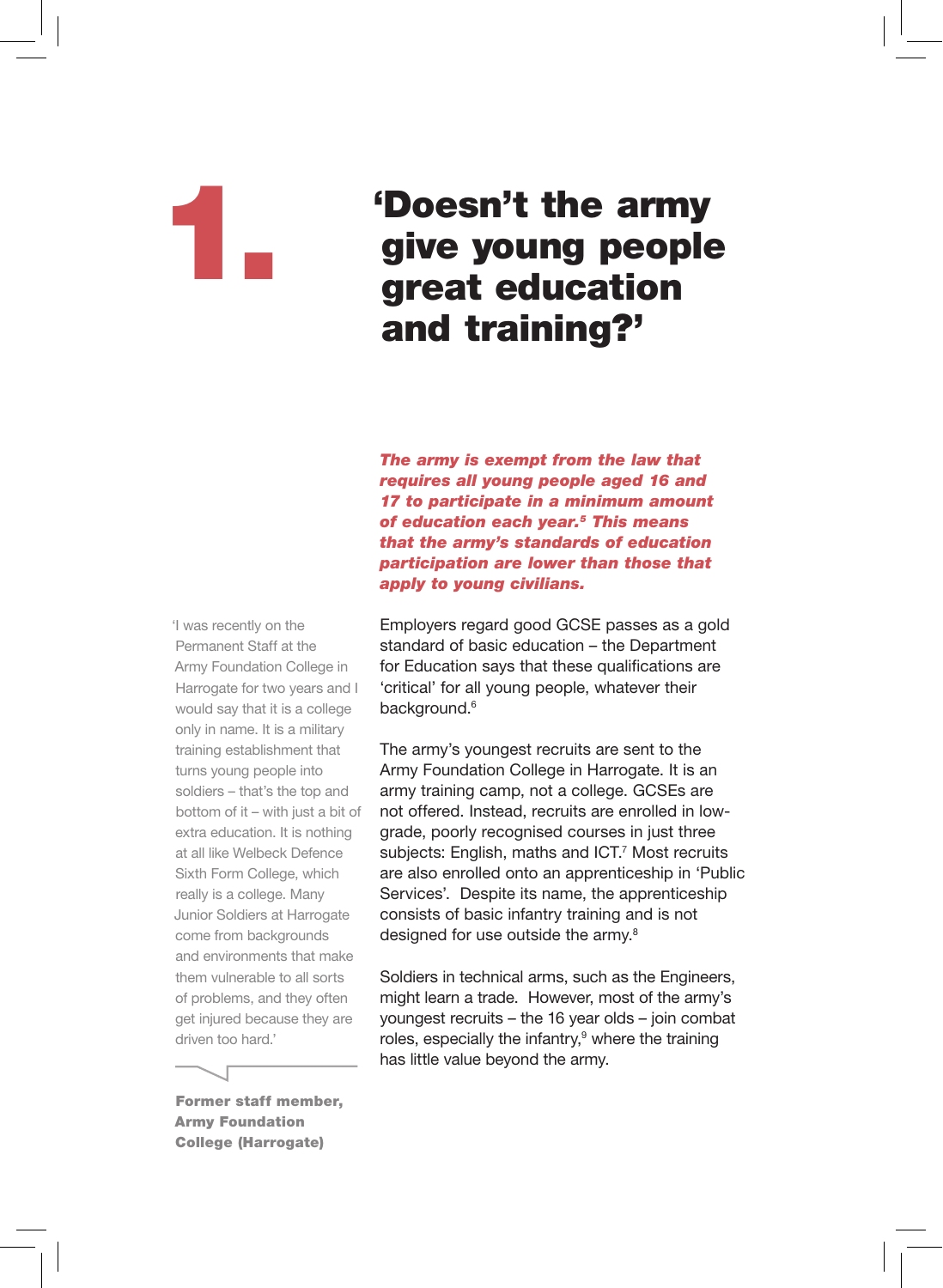### 2. 'But isn't the army good for people who are not cut out for school?'

*The evidence points the other way. More than a third of those who join the army aged 16 or 17 drop out during training, leaving them vulnerable to social exclusion.10 At the same time, increasing numbers of young people who under-achieve at school now stay in education post-16 to improve their grades for a better prospect of a lifetime in employment.11*

The number of young people who under-achieve at GCSE but get good grades after re-sits is rising.12 Opportunities to learn a civilian trade are also increasing – more than 64,000 young people aged under 18 joined civilian apprenticeship schemes in 2013/14, for example.<sup>13</sup> With more young people now staying on in education, the number not in education, employment or training (NEET) is falling.14

On the other hand, joining the army at 16 is a poor safeguard against becoming NEET. Two out of every **five** soldiers who join the infantry before reaching 18 will have dropped out of the army within their first four years.15 Having left education early and then gained only the most basic qualifications in the army, these young people are particularly vulnerable to long-term unemployment and other problems.<sup>16</sup>

Those who stay in the army for longer can fare well, but most leave eventually and the unemployment rate among young ex-soldiers is not encouraging. Research by the British Legion found that young ex-soldiers are **more likely** than their civilian counterparts to be unemployed or, if employed, less likely to find their previous job experience useful.<sup>17</sup>

'Whilst young people can gain from a military career, recruiting schoolleavers diverts them from the broader and superior educational and training opportunities of the civilian system.'

Alex Cunningham MP  $(Lab)^{18}$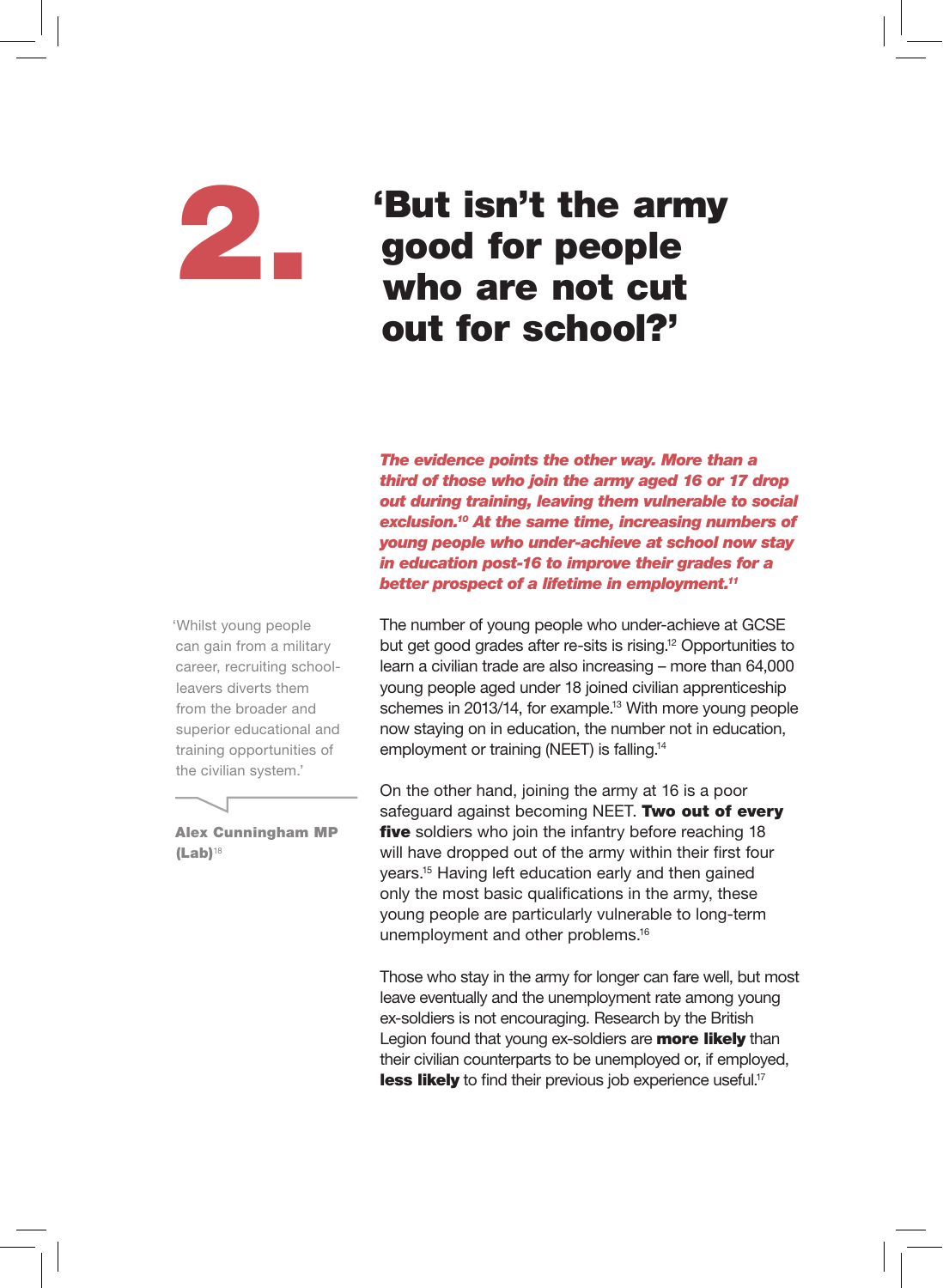### 3. 'Doesn't the army turn young people away from crime and violence?'

*Convictions for non-violent offences are less common among soldiers than among civilians, but the opposite is true of violent offences.*

'I feel that the enlistment age for the military needs to be raised to 18. At the age of 16, our young people are still… choosing the appropriate pathways to enable them to be consciously, politically and socially fully involved in an adult world.'

Chris Gabbett, Principal, Trinity Catholic School, Leamington Spa.<sup>23</sup> A large study of British veterans found that they were twice as likely to commit a violent crime on return from Iraq or Afghanistan than before they enlisted.<sup>19</sup>

Why might this be? Research has shown repeatedly that exposure to frontline warfare increases the risk of violent acts afterwards, especially when veterans have a history of adversity during childhood.<sup>20</sup> 30 per cent of British military personnel with a preenlistment tendency to anti-social behaviour said they had behaved violently on returning from Iraq, according to one study.21

Researchers have also found that even soldiers who are not sent to war are more likely to commit violent offences after they enlist than before.<sup>22</sup>

It is important to recognise that most soldiers are not habitually violent, but this evidence shows that enlisting in the army tends to increase the risk of violent behaviour, not reduce it.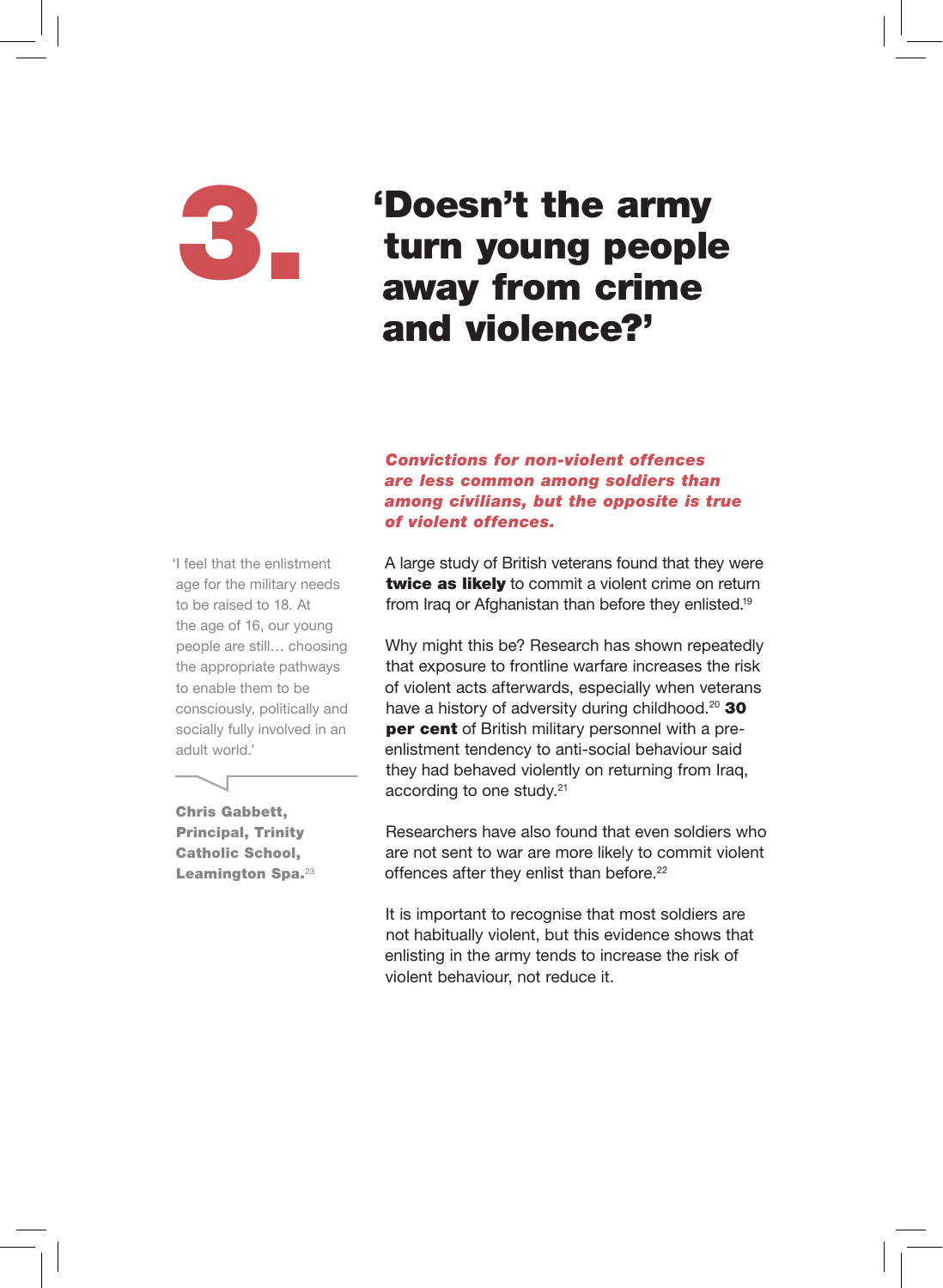# **4. Can't the army<br>
save young people**<br>
from neglect or save young people abuse at home?'

*Young people who have been traumatised in childhood have a right to state protection and support, but enlisting them into the army is not the way to provide it – a military environment can make matters worse.*

A review of British mental health research has shown that young people from troubled

'Recruitment of under-18s to the armed forces is, *per se*, an activity which ultimately jeopardises the mental and physical integrity of anyone below the age of 18.'

Amnesty International<sup>27</sup>

'We want every young person in the UK to have opportunities after education that aren't limited to the military. We believe that if any young person has no other option, they have been failed.'

backgrounds are more likely than others to enlist before they turn 18, more likely to join the infantry where exposure to the trauma of warfare is greatest, and more likely to struggle when they leave the forces.<sup>24</sup> They are also more likely than other soldiers to

misuse alcohol, behave violently, self-harm, and experience mental health problems such as posttraumatic stress disorder.25 This is partly due to their pre-enlistment background, but army service carries risks of its own, even before any exposure to warfare. For example, heavy drinking is twice as common in the forces as it is in the general population, with younger recruits drinking much more heavily than civilians of the same age.<sup>26</sup>

The Woodcraft Folk<sup>28</sup>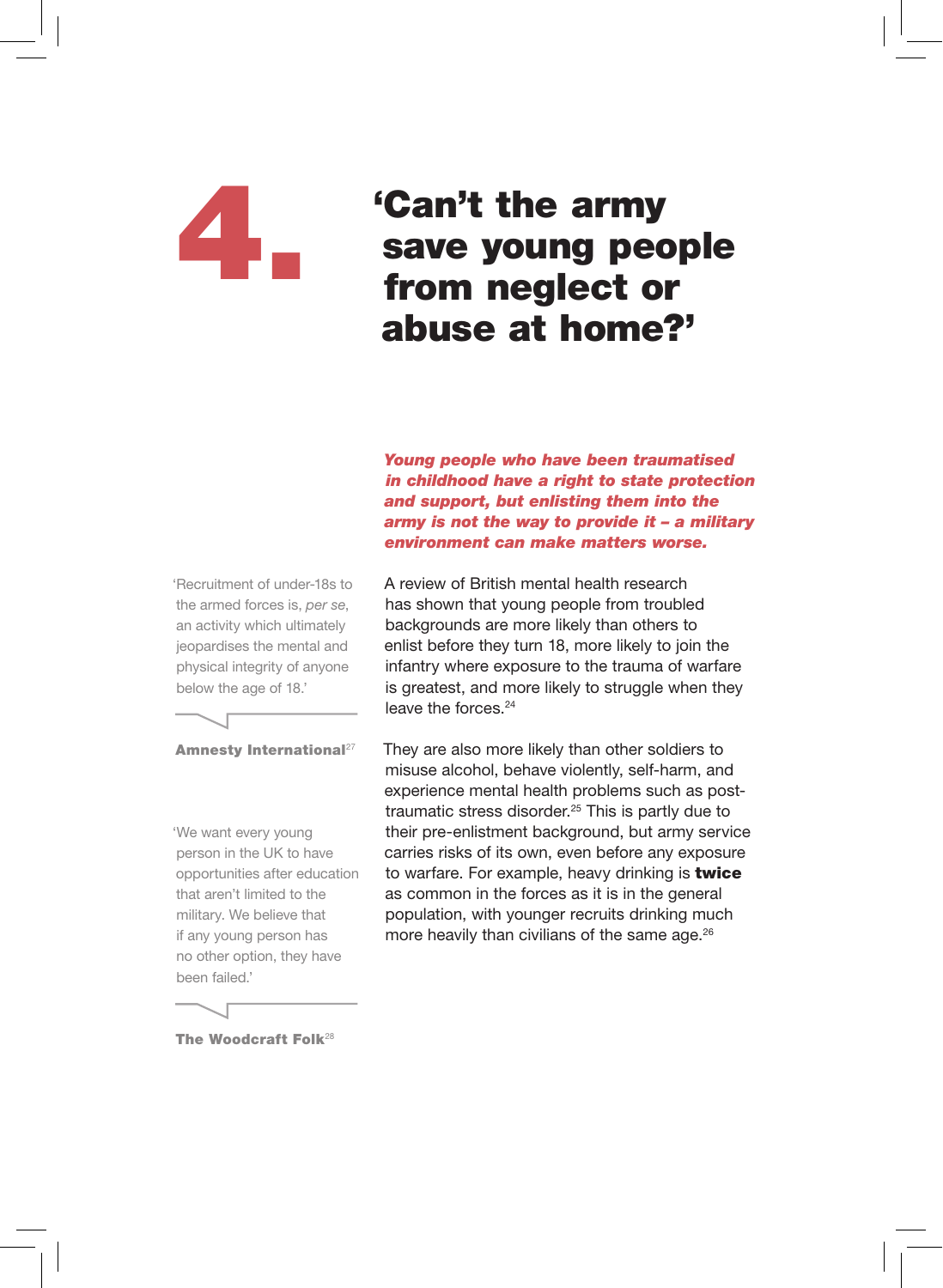## 'Soldiers aren't sent to war until they're 18, so what's the risk?'

*A recruit's age at enlistment bears heavily on the risk of fatality or serious injury across their full army career. British soldiers who enlisted at age 16 and completed training were twice as likely to die or be injured in Afghanistan as those who enlisted aged 18 or above.29*

'I don't think any 16 year old should be in the military, even though I enjoyed the training. At that age you just can't make an informed choice. There is nothing you can get in the army that you can't get elsewhere, as a civilian, and with more freedom.'

John, Afghanistan War veteran.<sup>35</sup>

Recruiters' instructions say that the very youngest recruits (aged 16-16½) may only be offered jobs in frontline combat roles.<sup>30</sup> The Ministry of Defence has even said that it wants 16 and 17 year olds 'particularly for the infantry'.<sup>31</sup> And, unlike some other army jobs, the infantry is open to 16 year old school-leavers who have no qualifications.

As a consequence, 16 and 17 year olds are over-represented in the infantry's intake,<sup>32</sup> yet it is the most dangerous part of the army. In fact, the fatality rate among British infantrymen in Afghanistan was seven times that in the rest of the armed forces.<sup>33</sup> So, the youngest recruits are more likely than adult recruits to be enlisted into frontline combat roles, which carry the highest risks once soldiers turn 18 and can be sent to war.

The army has also said that recruits aged under 18 are **twice** as likely as adult recruits to be injured during training, because their bodies are physically immature.<sup>34</sup>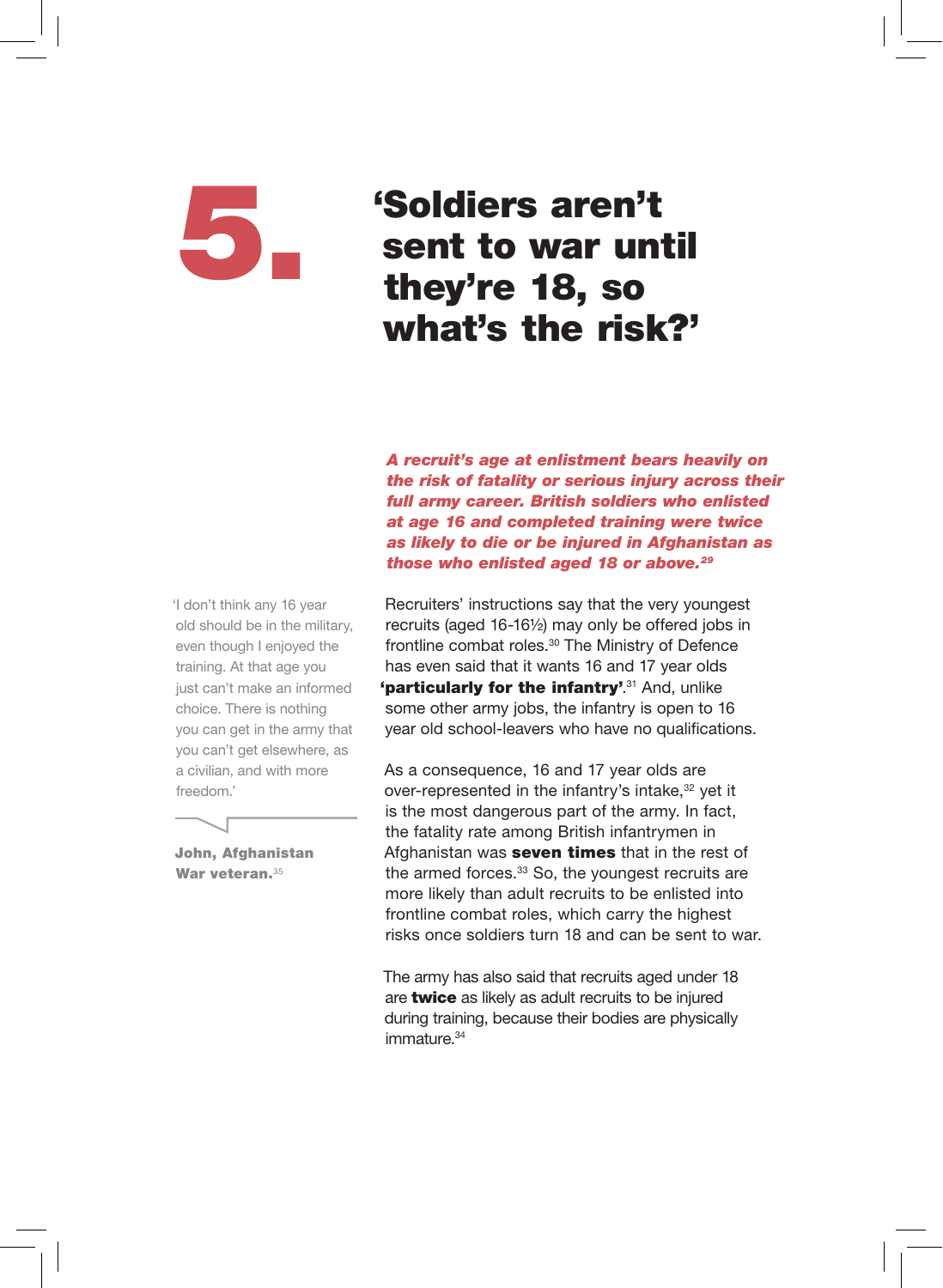## <sup>'But</sup> parents have<br>to give consent<br>first – isn't that to give consent first – isn't that a safeguard?'

*A recruiter is supposed to gain the informed consent of parents before their child can enlist. In practice, consent is treated as a formality and amounts to a poor safeguard.*

'I would fully support any campaign that stopped the recruitment of 16 year olds into the armed forces, on the grounds that they are still children and unable to make realistic decisions about their futures… At schools career events and army recruitment offices there seems to be a false hope, a glorification of army life that is at odds with the training and education of young recruits.'

Parent of discharged 16 year old army recruit<sup>39</sup>

The army's guide for parents is just a glossy marketing brochure – its 32 pages omit to mention the risks and legal obligations that follow enlistment.36 Nor does the guide explain to parents that their child will be locked in to army service for four years from the day that he or she turns 18. (This is stated in the Enlistment Paper, which is not publicly available and not given to recruits until the point of enlistment.)

Recruiters are not required to meet with parents at all. They only need a parent's signature on a form, sent by post, as proof of consent to enlistment.37 Once their child is enlisted, parents lose the right to withdraw consent, despite remaining legally responsible for their child's wellbeing.38

In particular, the arrangements for seeking consent offer no safeguard in the case of parents who neglect their children's welfare.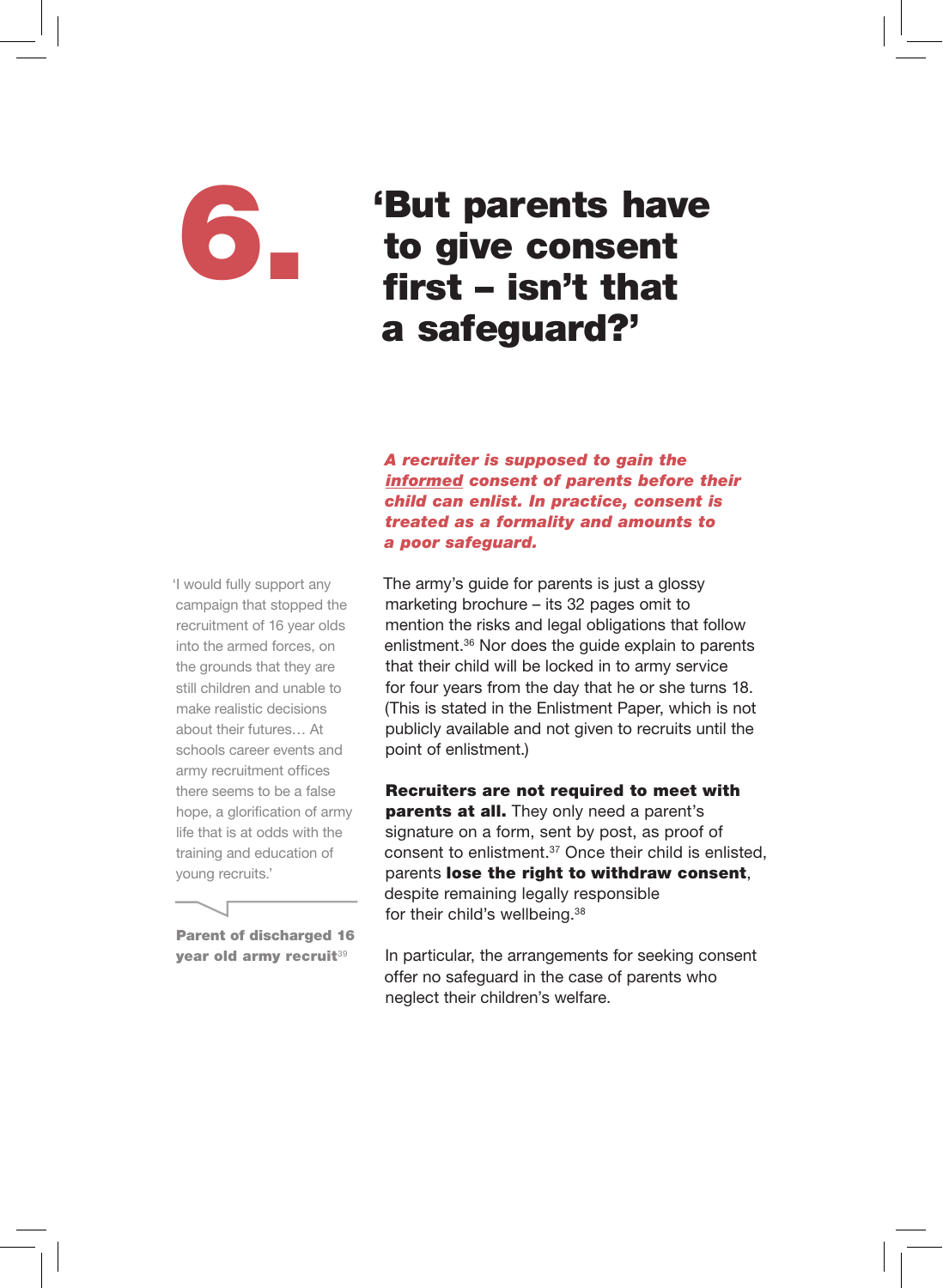## **7. Can't recruits<br>The South Script Service Script Script Script Script Script Script Script Script Script Script Script Script Script Script Script Script Script Script Script Script Script Script Script Script Script Scr** just leave if they don't like it?

*Young soldiers have a right to leave the army until the age of 18, but subject to complicated and legally binding restrictions, which a civilian employer could not lawfully impose. Soldiers can no longer 'buy themselves out'.*

'The time is right to look at under-18 recruitment again. It should not be limited to just the financial costs of training and recruitment, but must seriously examine the personal costs borne by recruits who enlist at this age – including in relation to their long term welfare and employability.'

Nick Harvey, former Armed Forces Minister  $(Lib$  Dem $)<sup>51</sup>$ 

Young people who enlist under the age of 18 have no right to leave during their first six weeks. It is then possible to leave (at up to three months' notice) until six months have passed from the date of enlistment or until a soldier turns 18 (whichever is later).<sup>40</sup> Thereafter, soldiers cannot leave until their 22<sup>nd</sup> birthday.<sup>41</sup>

So, the army does restrict the right to leave. In effect, it also requires each of its underage recruits to make a decision as a minor at enlistment that will bind them later in adulthood.

The terms of service also discriminate against the youngest recruits. A soldier who enlists as an adult can leave **after four years** but a soldier who joins under the age of 18 cannot. Instead, they must wait for up to **two more years**  $-$  i.e. until they turn  $22 -$  before they are allowed to leave.<sup>42</sup> The rule is plainly unjust.

In all cases, the right to leave is deferred if a soldier is convicted of certain military offences, such as leaving the army without permission ('going AWOL'), speaking to the media, or disobeying an order. These laws, which a civilian court would not recognise, apply to minors and adults alike – there is no juvenile justice system in the armed forces.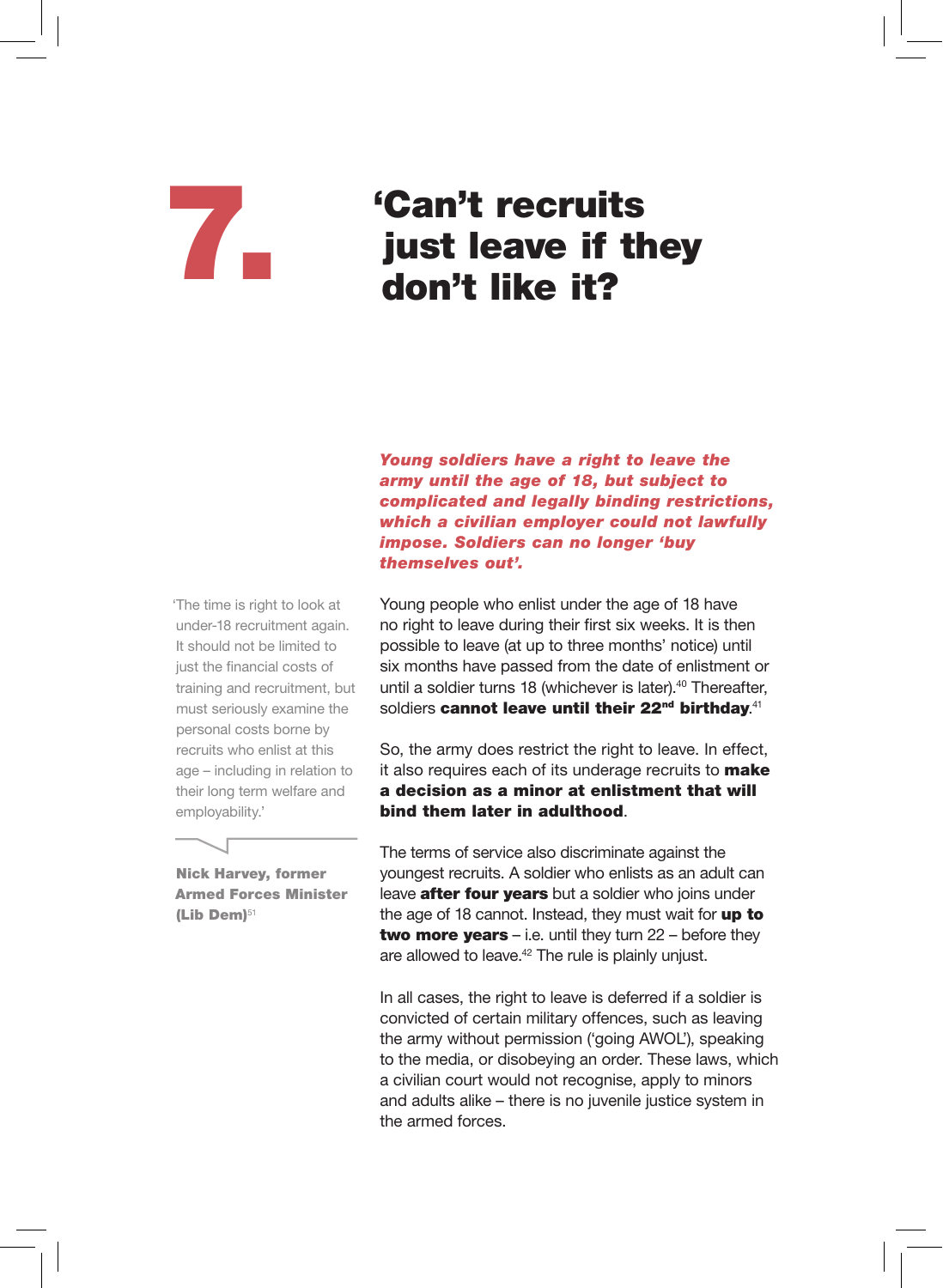

Cost of Phase 1 training per infantry trainee  $(2014)^{43}$ 

Army trainees discharged before joining trained strength (%) (2010-11 to 2012-13)<sup>44</sup>

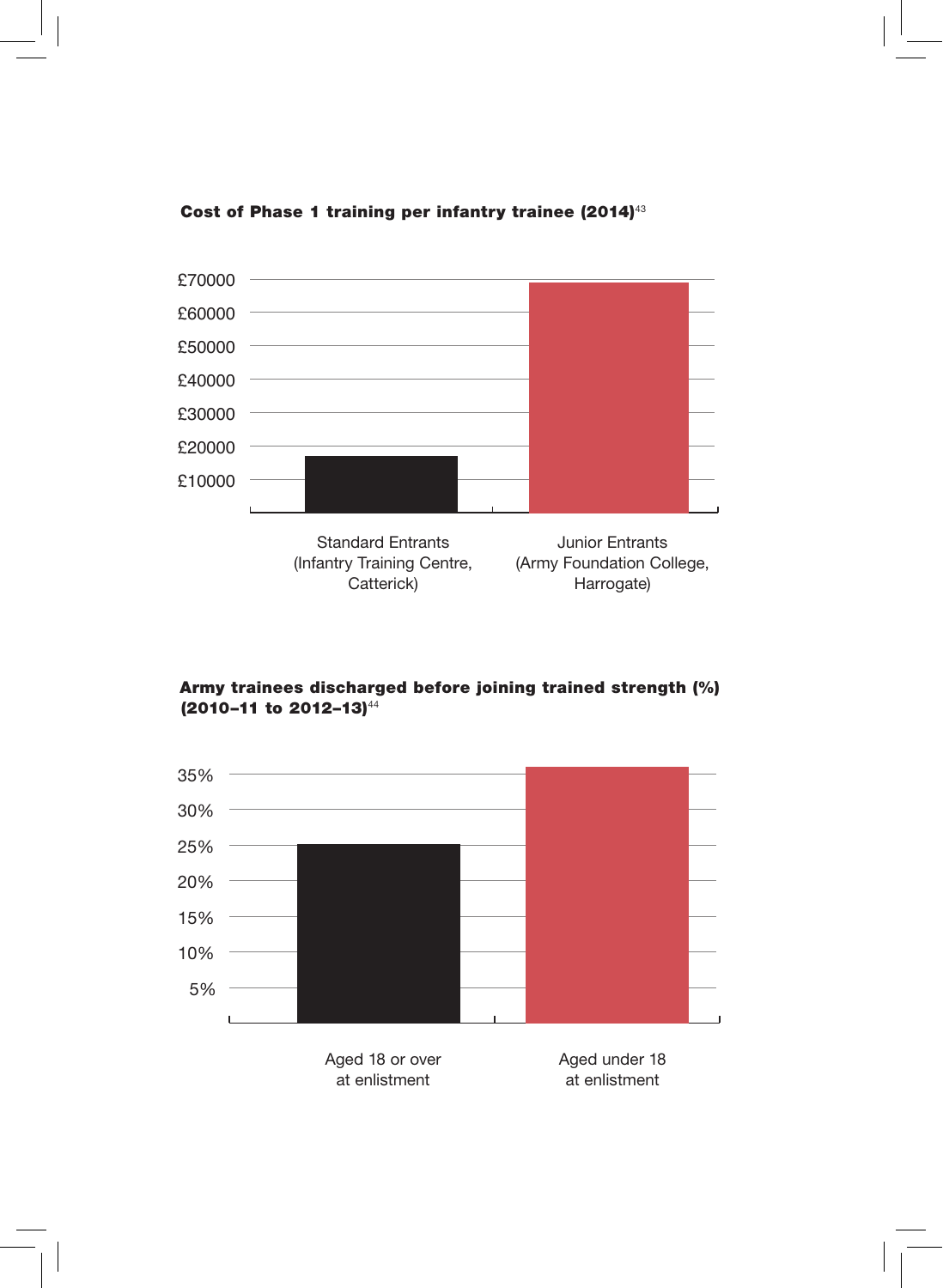### 'Wouldn't the army be short of soldiers if it stopped recruiting from age 16?'

### *No. Recruiting from 16 is a policy choice, not a necessity. The army is capable of filling its ranks without enlisting from such a young age.*

The number of 16 and 17 year olds joining the army has been in decline and, because around a third drop out during training, they account for only about 15 per cent of soldiers joining the 'trained strength' each year.<sup>45</sup>

The army's recent downsizing will allow it to fill the ranks with just a small increase in its intake of adult recruits.46 It is likely that this small additional requirement could be met from those who now enlist before reaching 18 but, if they could not, would still join as adults. The army would also benefit from recruits who are more mature, can be deployed to war zones straight after training, and do not need the separate duty of care arrangements that are required by law for minors.

Most countries now recruit only adults into their armed forces. The UK is the only major military power worldwide, the only country in Europe, the only member of NATO, and the only Permanent Member of the UN Security Council still recruiting 16 year olds directly into its armed forces.<sup>47</sup> There is no demographic reason why the UK should be unable to field an army by recruiting adults only, as most comparable nations do.

'The National Union of Teachers remains profoundly concerned at the British Armed Forces' continued recruitment of young people under the age of 18. Our members are deeply disturbed by this as they can see the serious consequences of young people joining the forces without a complete understanding of the dangers and the potential impact on their mental health and families – let alone the disruption to their education. The mark of a civilised society is that it should not expose young people to adult activities when they are still children…'

Christine Blower, General Secretary, NUT50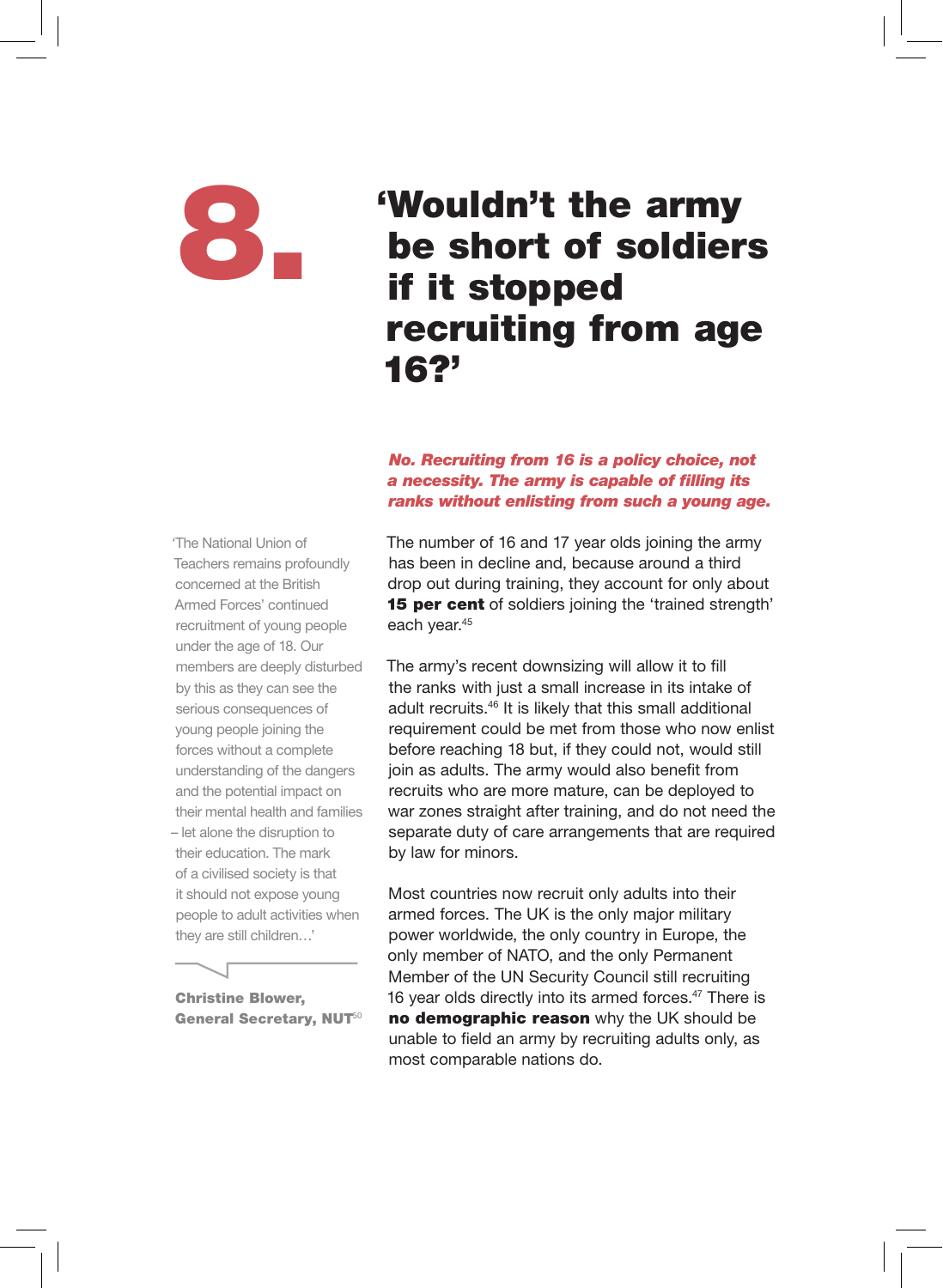## 'Isn't it true that the youngest recruits get promoted faster?'

### *In fact, the opposite is the case: adult recruits are more likely to do well in the army.*

'[W]e would welcome further information on why the Army is so dependent on recruiting personnel under the age of 18 years compared to the other two Services, and whether steps are being taken to reduce this dependency.'

House of Commons Defence Committee<sup>48</sup> Only adults can join as commissioned officers, so younger recruits have to enlist at the lowest rank. They are then less likely than adult recruits to be promoted through the ranks. After six to nine years in the army, those who joined youngest are less likely than adult recruits to have reached the rank of Corporal or Sergeant and more likely overall to have remained at the lowest rank.49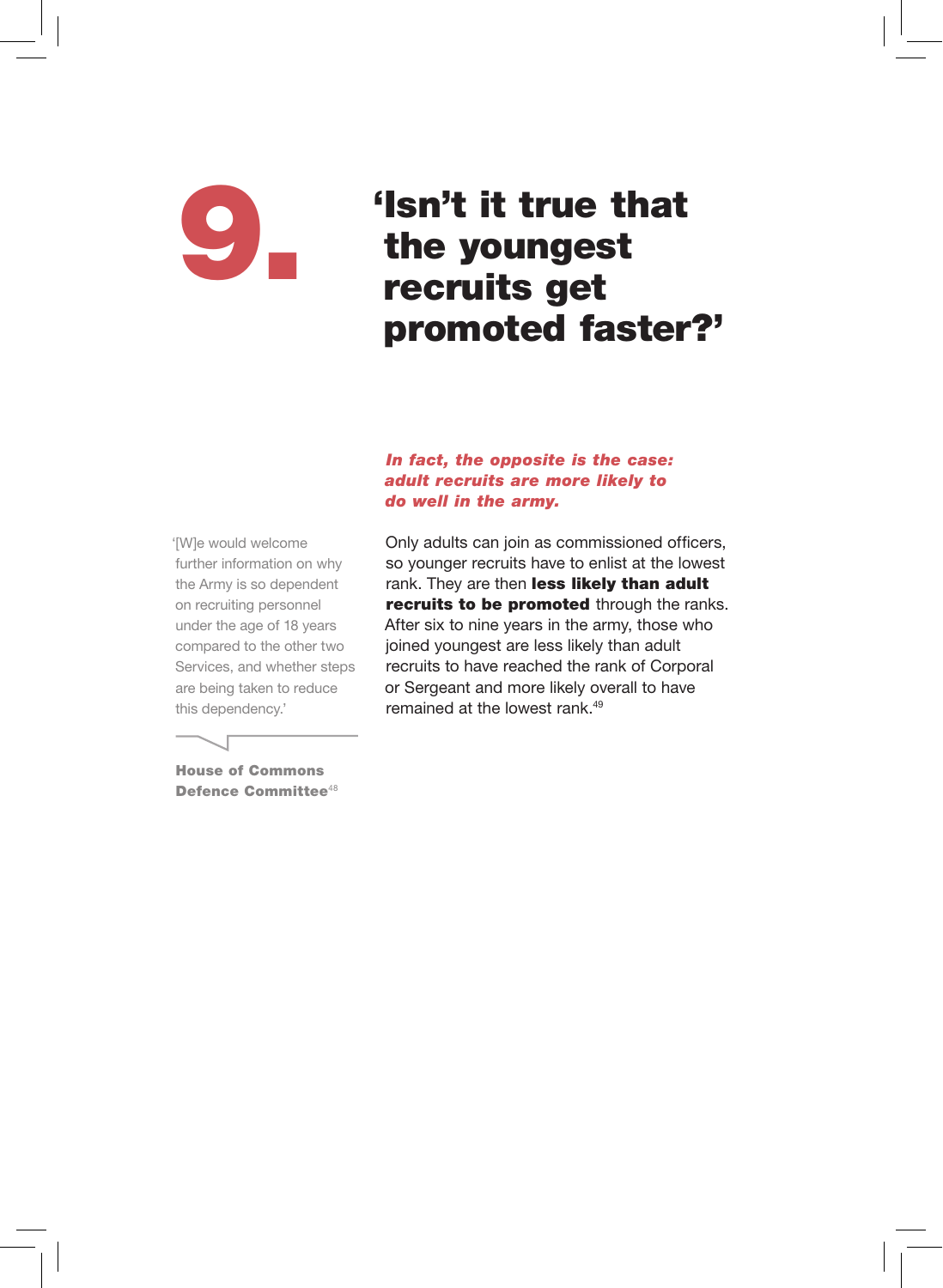## Education provision for young people leaving school without GCSEs

| Standard                                                                                                  | Army<br>training<br>for 16 year<br>$0$ ds <sup>52</sup> | Civilian<br>college |
|-----------------------------------------------------------------------------------------------------------|---------------------------------------------------------|---------------------|
| Sub-GCSE level courses                                                                                    |                                                         |                     |
| GCSE re-sits with support                                                                                 | ×                                                       |                     |
| Wide choice of subjects                                                                                   | Ж                                                       |                     |
| Options for A Levels or equivalent                                                                        | Ж                                                       |                     |
| All entrants meet Raised Participation<br>Age standards                                                   | x                                                       |                     |
| All entrants offered route to Government's<br>recommended minimum standard<br>(A*-C grades in core GCSEs) | Ж                                                       |                     |
| Unrestricted freedom to leave or<br>change college at any time                                            | Ж                                                       |                     |
| Ofsted inspects child welfare arrangements                                                                |                                                         |                     |
| Meets Ofsted standards for a college of<br>further education                                              |                                                         |                     |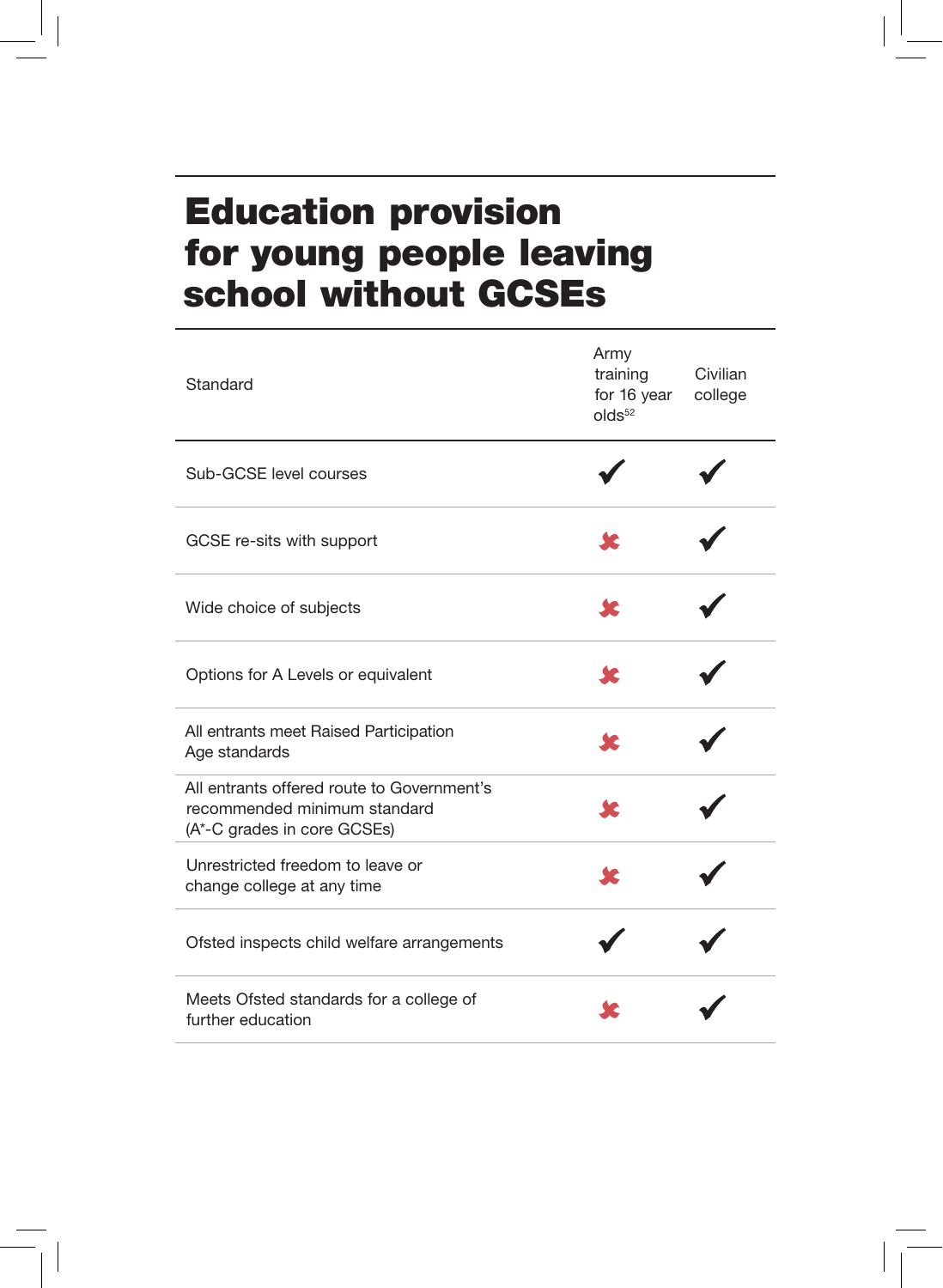## <sup>'But the youngest<br>recruits stay in th<br>army for longer –</sup> recruits stay in the army for longer – doesn't that save money on recruitment?'

*On the contrary, it costs the army between three and four times as much to train a Junior Soldier as an adult recruit. This is because training for the youngest recruits is much longer and they are more likely than adults to leave before they join the 'trained strength'.53*

'Recruiting under-18s to the Armed Forces isn't good for them or taxpayers.'

John Glen MP (Con)<sup>57</sup>

If the youngest recruits stayed in the army for three or four times longer than adult recruits then that would balance out their higher training costs, but they stay only one-third longer on average (if they complete their training, which many do not).<sup>54</sup>

This makes the policy of recruiting from age 16 very expensive. We have calculated that raising the enlistment age to 18 would save the taxpayer approximately  $£50$  million per year. Due to the lower trainee drop-out rate among adult recruits, raising the recruitment age would allow the army to recruit around 200 fewer soldiers annually.<sup>55</sup>

The House of Commons Defence Committee asked the army to review the costs and benefits of the policy, but the army's response contained so many serious errors that its findings were unusable.<sup>56</sup> The Committee referred it to the National Audit Office.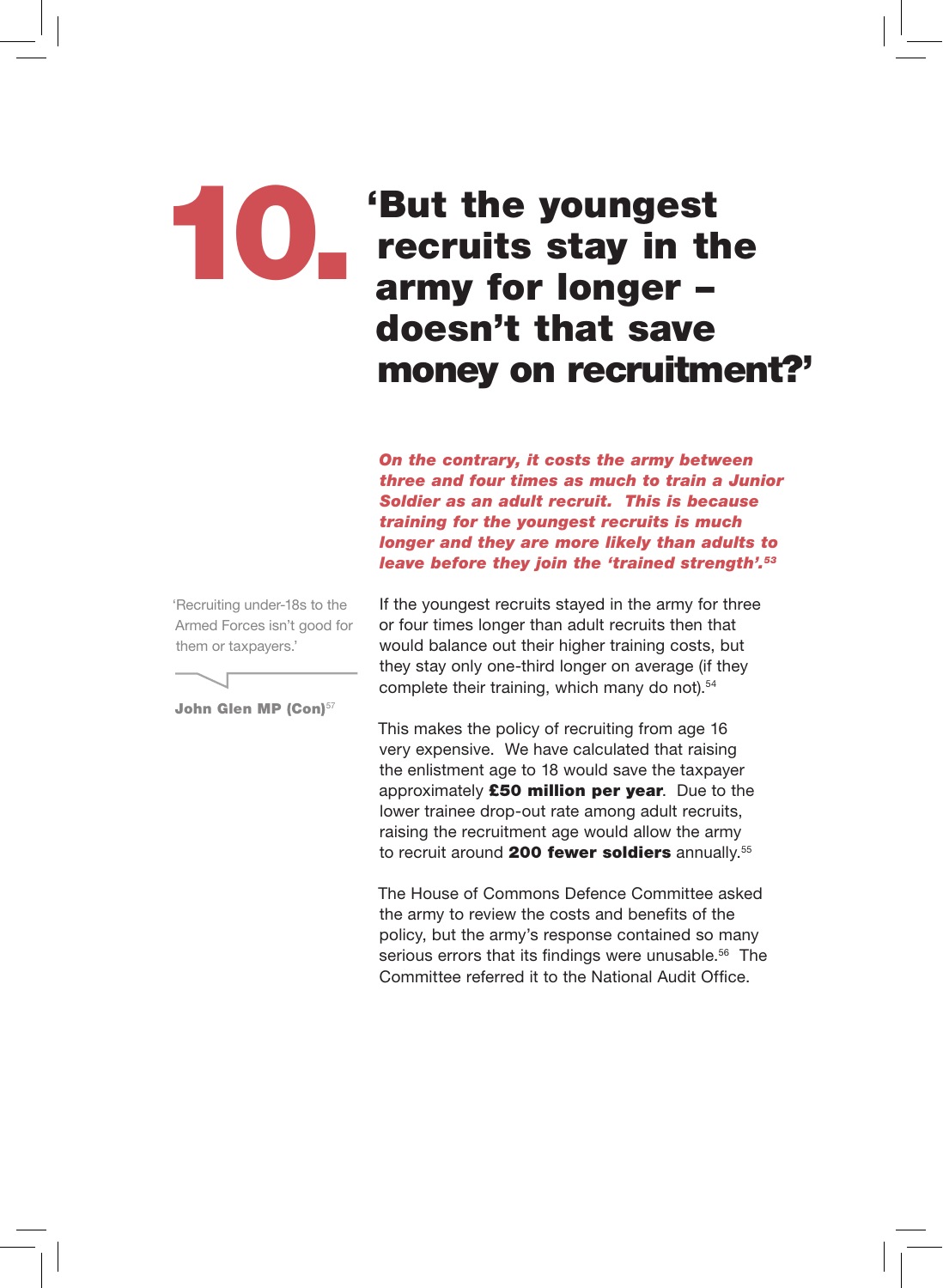## **11. "At 16 you're an<br>adult – you can<br>get married, so** adult – you can get married, so why shouldn't you be able to join the army?'

*The age of majority is 18, as defined in national and international law. Below this age young people have a legal right to special protection from making decisions that incur an undue risk of harm.*

'I'm really uncomfortable with… how we sold the army to young people; I feel like I was party to some fairly questionable stuff.'

Richard Pendleton, former marketing executive on the Army contract.<sup>61</sup>

The law prohibits 16 and 17 year olds from buying knives, fireworks, tobacco or alcohol, and from gambling. 18 is the minimum age for working in the police, fire and ambulance services, due to the risks and responsibilities of these jobs. While the army can train a 16 year old to kill another person with a firearm or bayonet, the same trainee is prohibited from watching graphic war films or playing 18-rated games such as *Call of Duty*.

The comparison of the army and marriage is not an apt one. In 2011/12, 16 year olds made up 14 per cent of new army recruits, but were party to just **0.04 per** cent of marriages.<sup>58</sup> And while the state discourages young people from teenage marriage and pregnancy, it actively encourages early enlistment into the army. Indeed, recruitment materials tend to glamorise military life, gloss over the dangers, and present teenagers with a misleadingly sanitised picture of warfare, rather than set out the risks and obligations clearly.<sup>59</sup>

The army recruits 16 year olds with a reading age as low as five, which is too low to read and fully understand the legally binding enlistment papers.<sup>60</sup> Signing those papers removes many rights familiar to a civilian, such as the right to free speech, the right of union representation, the right to choose one's work, and the right to be tried for alleged offences in the juvenile justice system. No-one under the age of 18 should be encouraged to sign away such fundamental rights as these.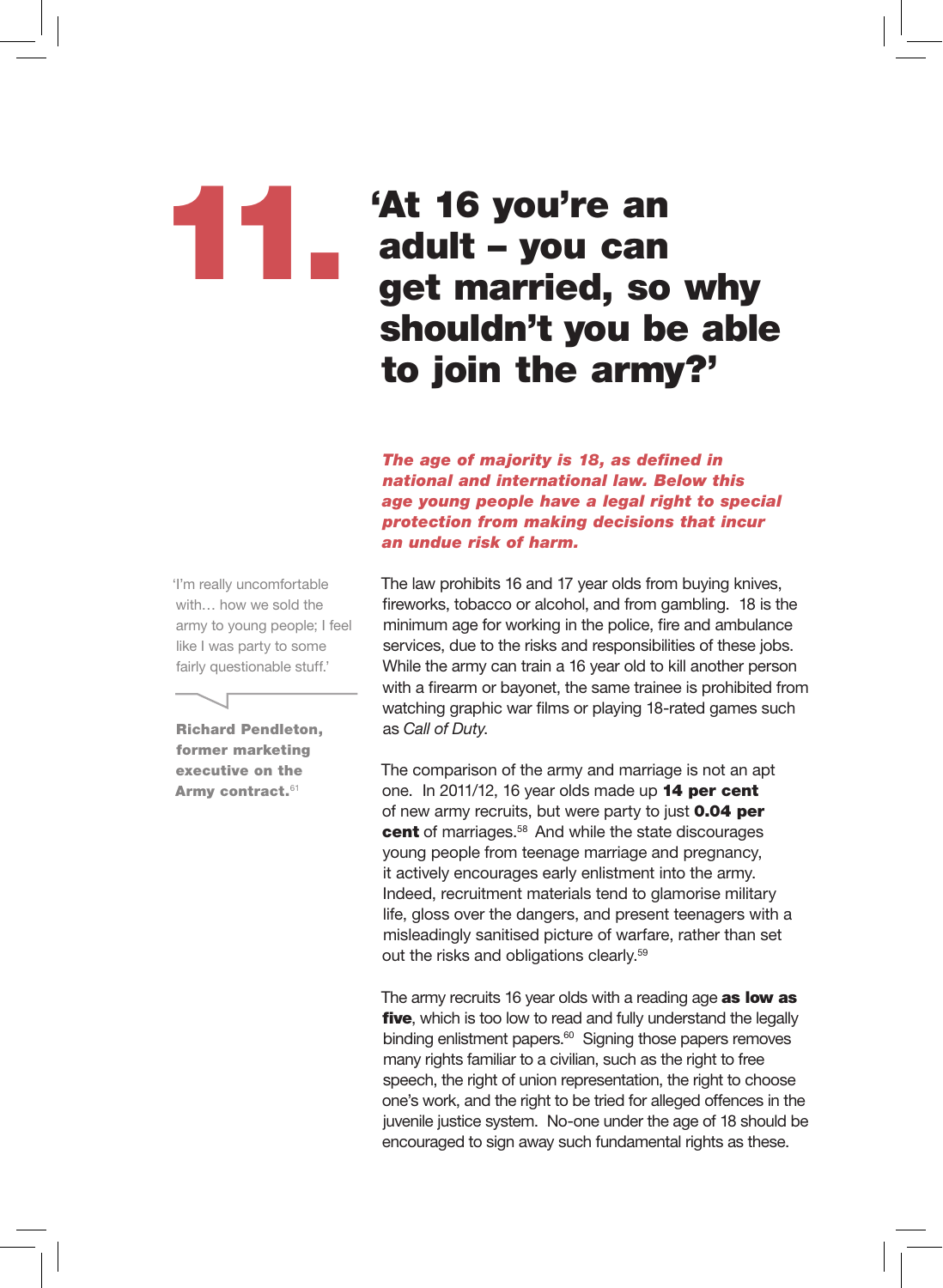## **12. 'Why compare young<br>British soldiers<br>with children** British soldiers with children forced to fight in Africa or Asia?'

*Recruitment by the British army should be distinguished from children's forced participation in armed conflict elsewhere, but the one bears upon the other. It may be no coincidence that more than half of the countries still recruiting from age 16 are in the Commonwealth.62*

'We are united in opposing the [military] recruitment of children. We call for the minimum recruitment age to be returned to 18 years.'

Joint letter by the Church of Scotland, the Bishops of the Church in Wales and other faith groups, 2013.63

The UK government actively participates in international efforts to end the recruitment and use of children in armed conflict, but its own recruitment policy stands out internationally for all the wrong reasons. For as long as it continues to recruit from age 16, the UK will lend legitimacy to states and armed groups that recruit children for use in hostilities, and which may have no safeguards at all for children.

In 2000, the minimum age for military recruitment was set globally at 16. This followed the UK's refusal to accept the strong majority view during negotiations – that it should be 18. Nonetheless, most state armed forces now recruit only adult volunteers from age 18, which is becoming the global norm.

In view of the UK's significance in the Commonwealth, United Nations Security Council, and other international institutions, raising its military recruitment age to 18 could lay the ground for a worldwide ban on recruiting anyone under the age of 18 into a military organisation. This would benefit generations of children around the world.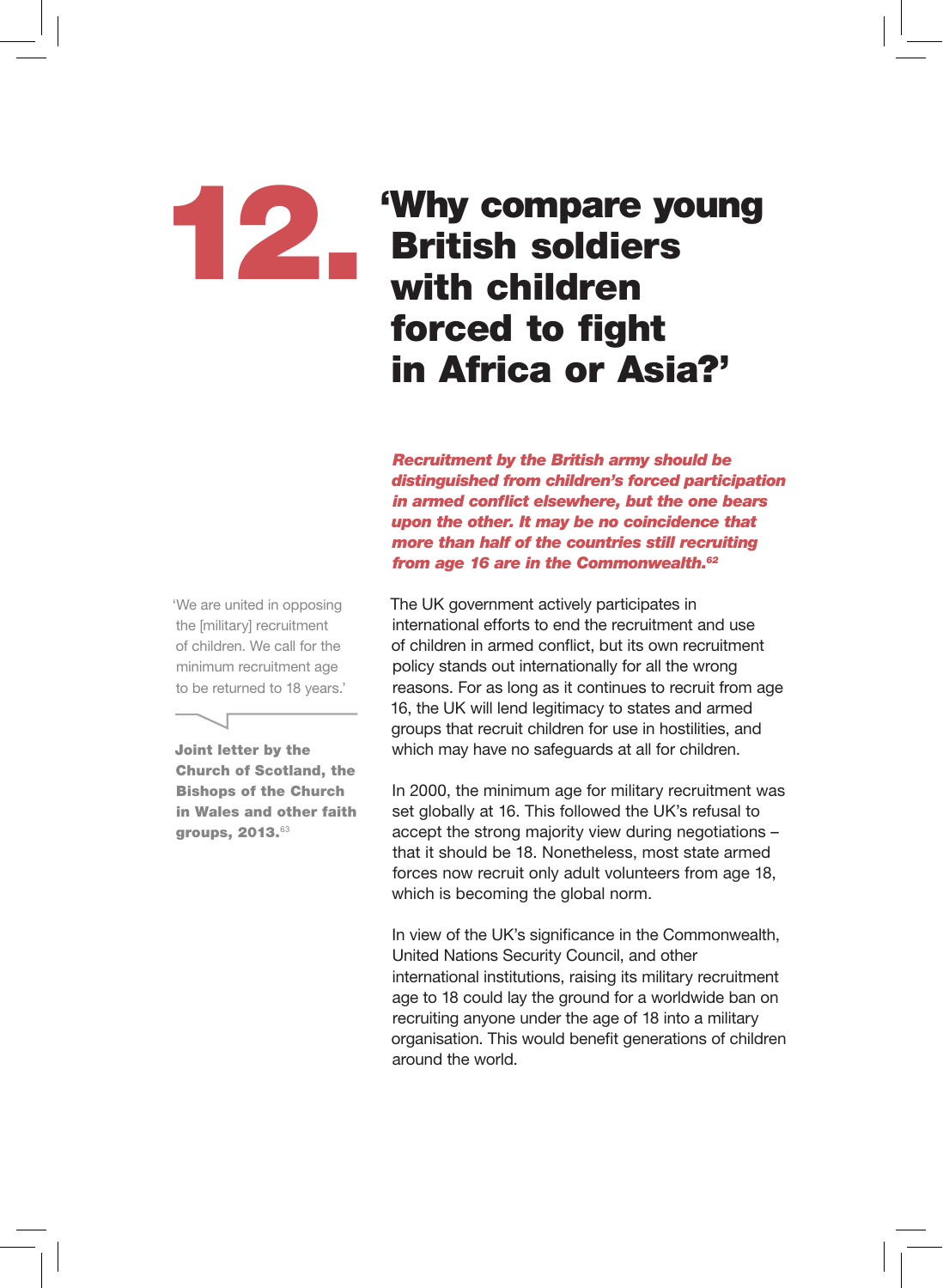## 13. 'Don't most<br>recruitment people support recruitment at 16?'

### *No – most people think the army should recruit only adults.*

'You are too young to join the armed forces at 16... If you were serious about the Convention [on the Rights of the Child], you would not expect [young people] to join the armed services until they are 18.'

Maggie Atkinson, former Children's Commissioner for  $England^{66}$ 

A nationwide Ipsos MORI poll in 2014 asked an open question about what the age should be for joining the British army. 77 per cent of respondents who expressed a view said it should be 18 or above; only **14 per cent** thought it should be 16 or less. $64$ 

At various points, the Ministry of Defence has been challenged to review its recruitment age policy by the four Children's Commissioners for England, Wales, Scotland, and Northern Ireland; the House of Commons Defence Committee; the Joint Committee on Human Rights; the Equality and Human Rights Commission; and the United Nations Committee on the Rights of the Child.

The major British children's organisations and child rights organisations support a minimum enlistment age of 18, as do MPs from all major parties, Amnesty International, the National Union of Teachers, and many faith groups including the Church of Scotland and the Bishops of the Church in Wales.

The United Nations Committee on the Rights of the Child 'encourages the [UK] to ... raise the minimum age for recruitment into the armed forces to 18 years in order to promote the protection of children through an overall higher legal standard'.65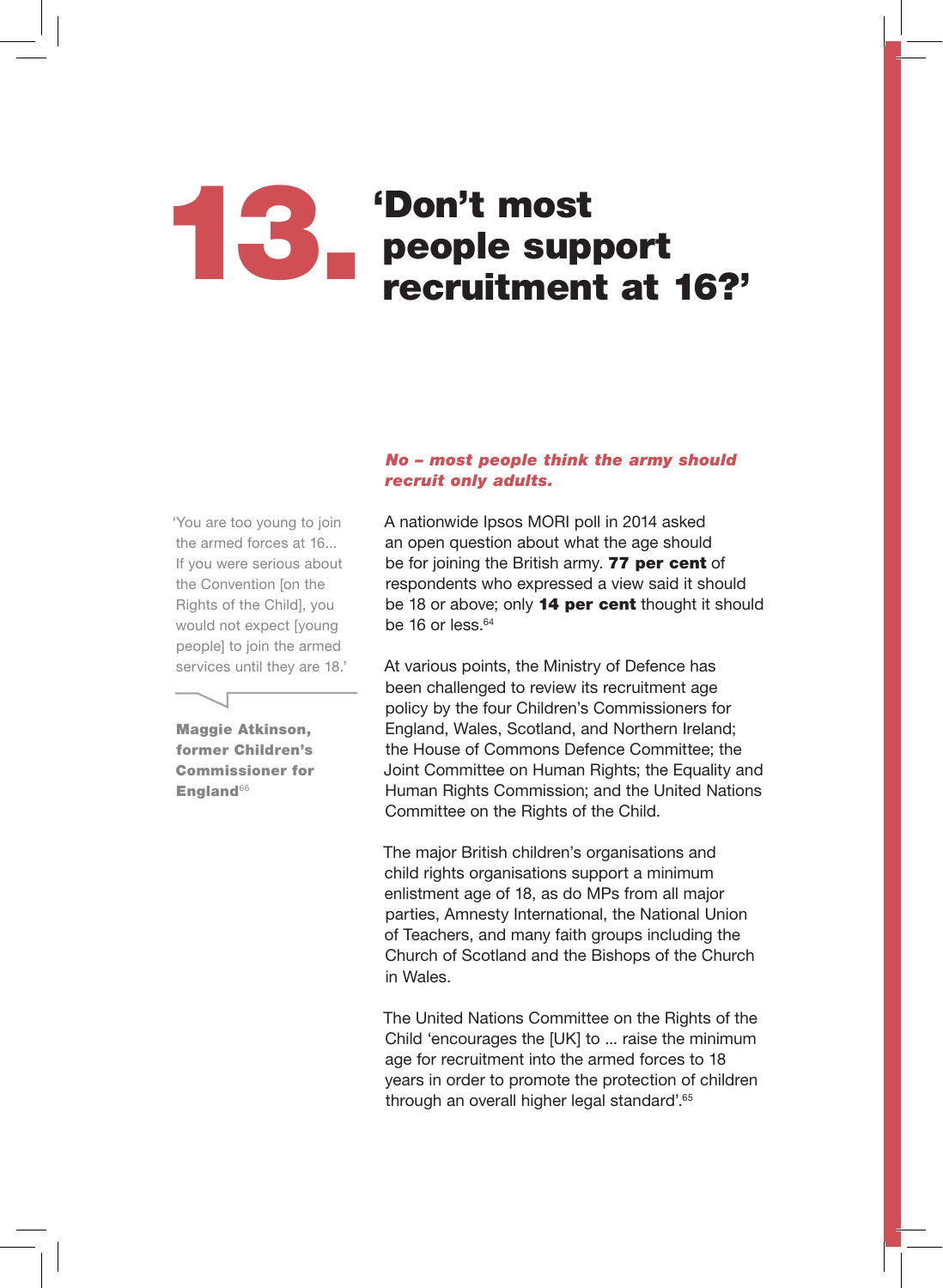# MAKE IT 18

Raising the minimum enlistment age to 18 would benefit young people, as more would stay in civilian education or training for longer. Having enhanced their employment potential for their whole working life, young people who wished to enlist could still do so – as adults – and choose from the full range of armed forces roles. The change would also ensure that the best interests of people aged under 18 could not be jeopardised by the many risks that come with joining the army at such a young age.

In addition, the change would save the taxpayer money and it could be achieved without leaving the armed forces short of recruits. Internationally, it would substantially strengthen initiatives to end the use of child soldiers.

The practice of recruiting soldiers from age 16 belongs to a bygone era. We believe that when change comes and the army is for adults only, few will look back.